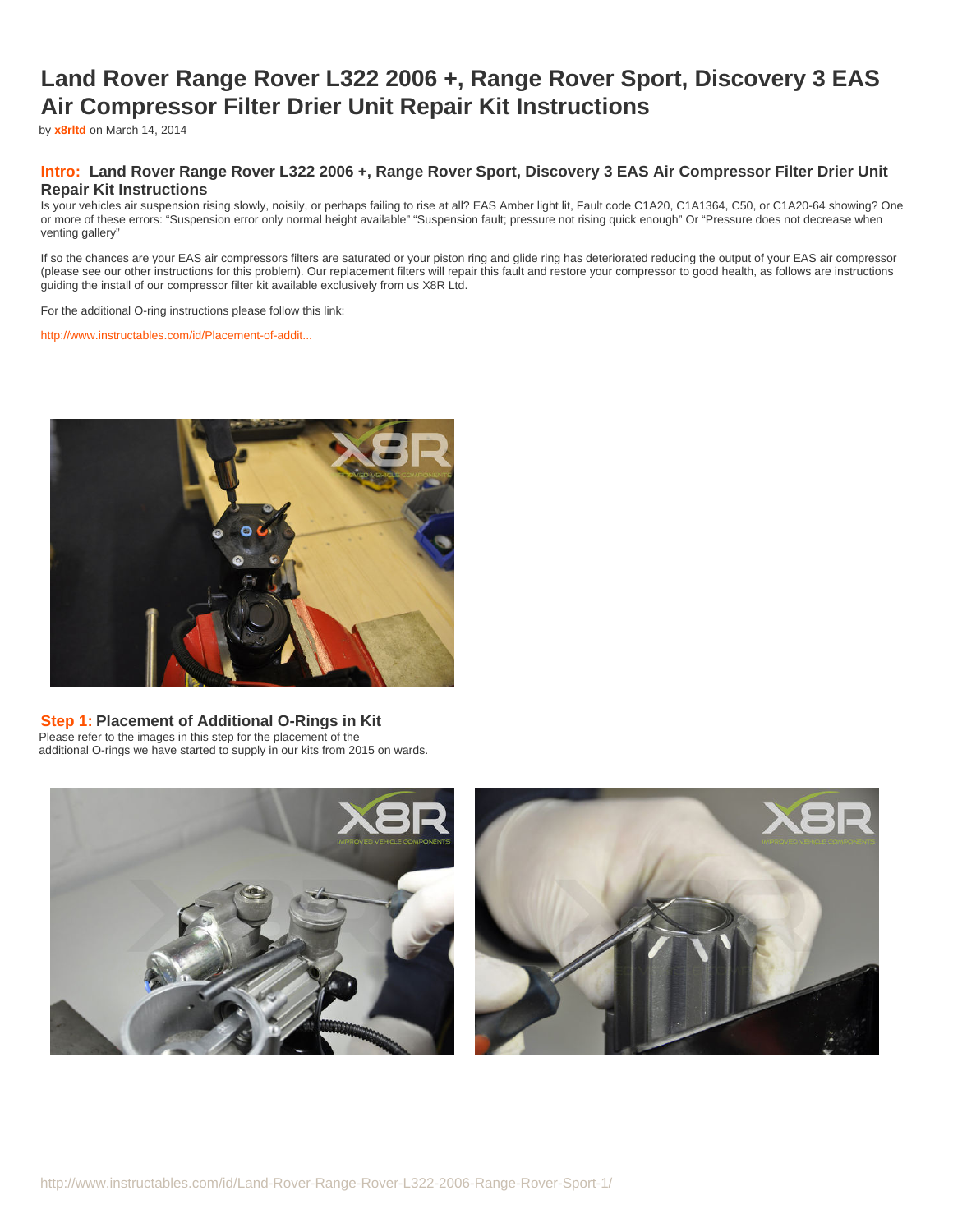

#### **Step 2: Remove filter cover**

Take a T27 Torx and unscrew the 6 bolts on the filter unit cover, the filter cover is spring loaded, take care when removing cover, remember which bolt fits which hole for re installation. Remove the cover gently remembering the orientation of the spring.

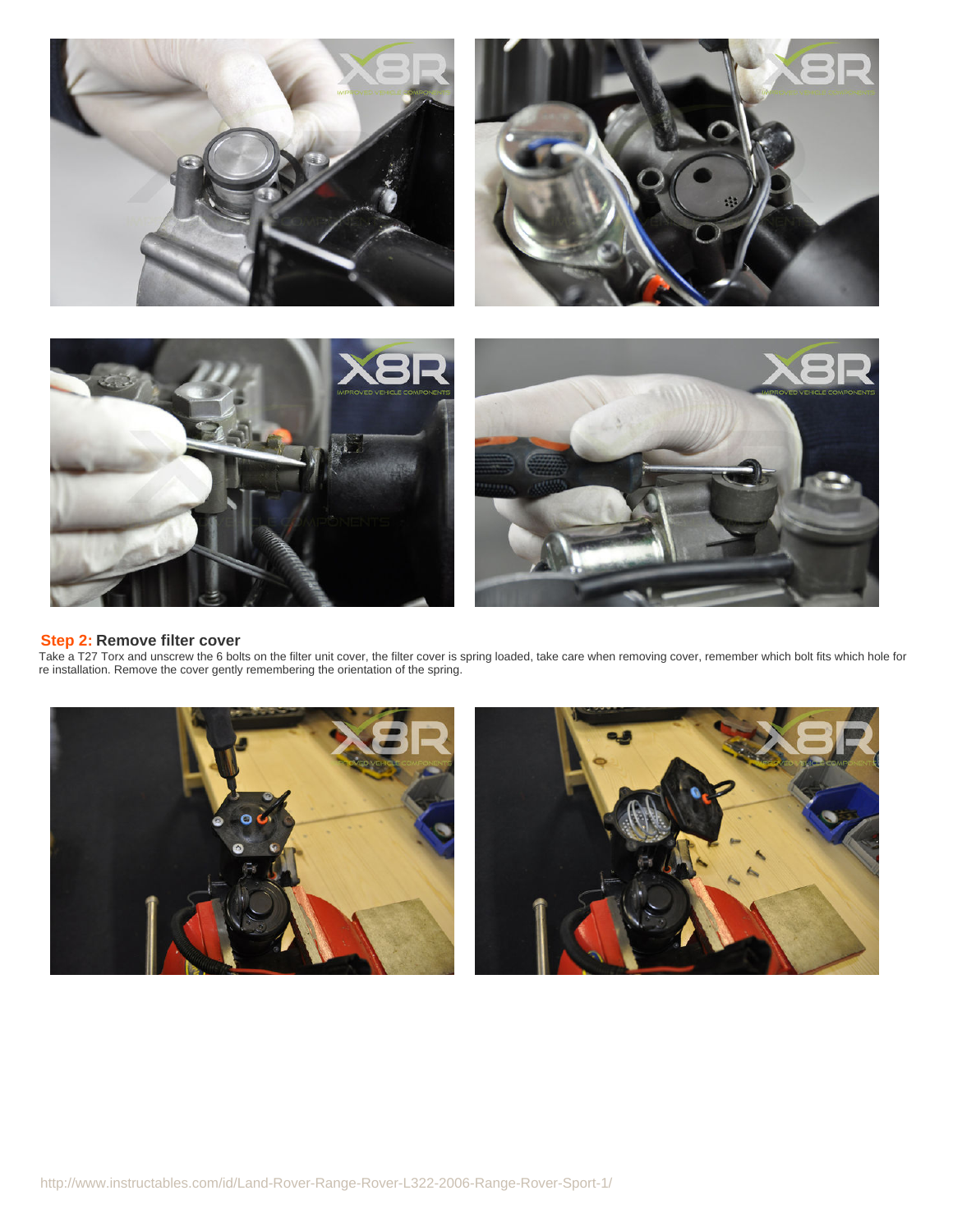#### **Step 3: Remove old filters**

Using a small flat head screw driver lever the first filter out of the unit. Remove the second felt filter and discard.

Take a bag and remove the drying beads from the filter unit by tilting the filter unit in to the bag, these can then be disposed of.

Take flat headed screw driver and remove final filter at the base of the filter unit.

It is a good idea at this point to tilt the filter unit on its end to remove any wayward drying beads.







## **Step 4: Insert new filter and media**

Install our replacement felt filter at the base of the unit; use the reverse of a screw driver to tap the filter snugly in to the base of the filter unit.

Pour new drying beads in to filter unit, level off the beads and fit the new felt filter on top.



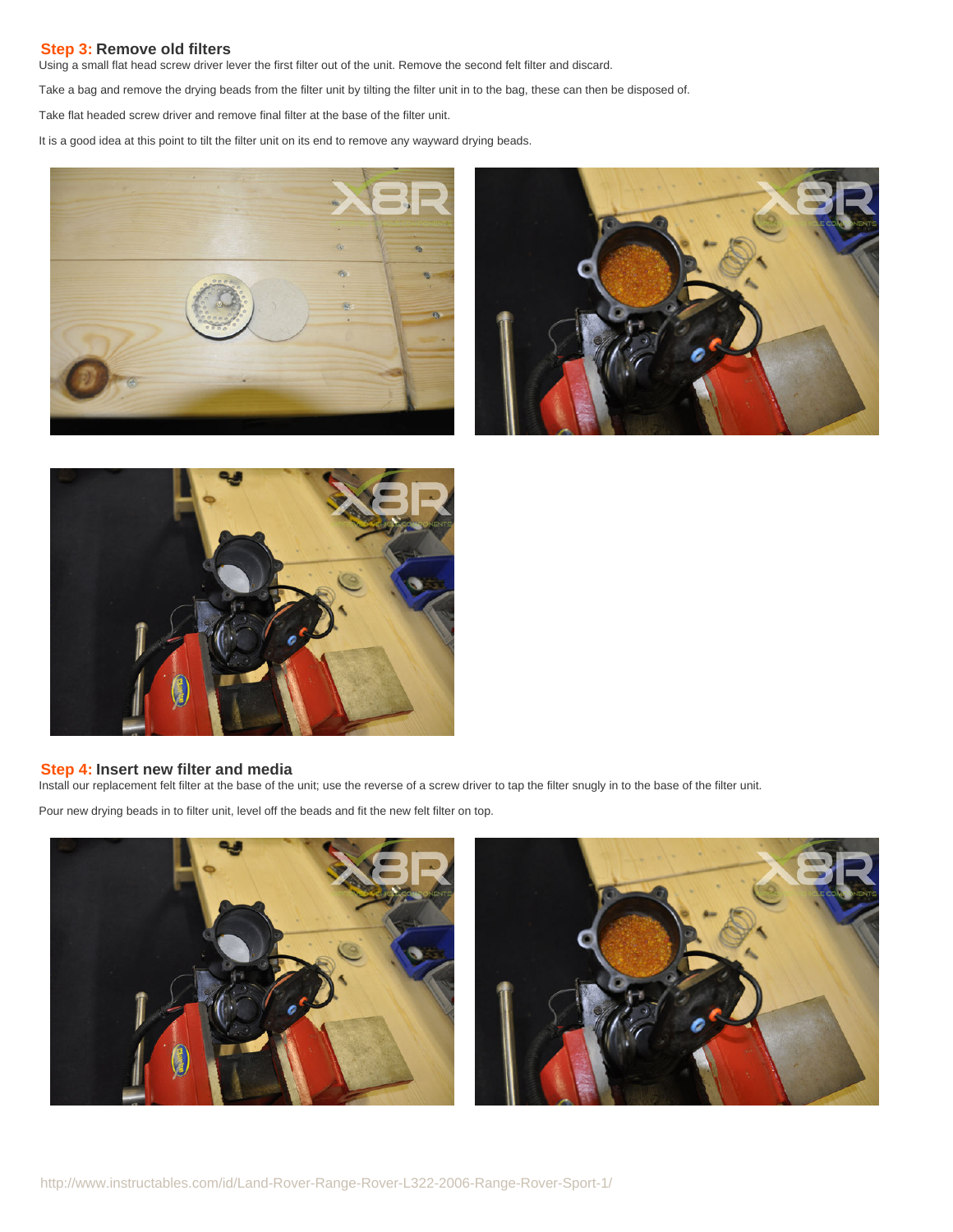#### **Step 5: Adapt original metal filter**

Take the original metal filter and drill out the rivet. Remove the rivet both sides and separate the filter. Retain the two metal face plates and O-ring from around felt filter and dispose of old felt filter. Take the new filter with plastic surround from our kit and fit 0-ring in to the outer plastic part. Refit face plates and either rivet back together or punch hole through felt and refit using small nut and bolt included (using lock tight on bolt thread). Ensure face plates are central to felt filter and that you can see 0-ring around the circumference of the filter, this mates to the filter wall, this is important to prevent air circumventing the filter.





#### **Step 6: Insert revised metal filter and replace cover**

Insert metal filter back in to filter unit, if metal filter was refitted with nut and bolt rather than rivet ensure the bolt side is pointing outwards rather than damaging the felt filter below.

Take spring and refit filter cover. The filter replacement is now complete, we would recommend testing the compressor at this point on the bench to check successful install of new filters.